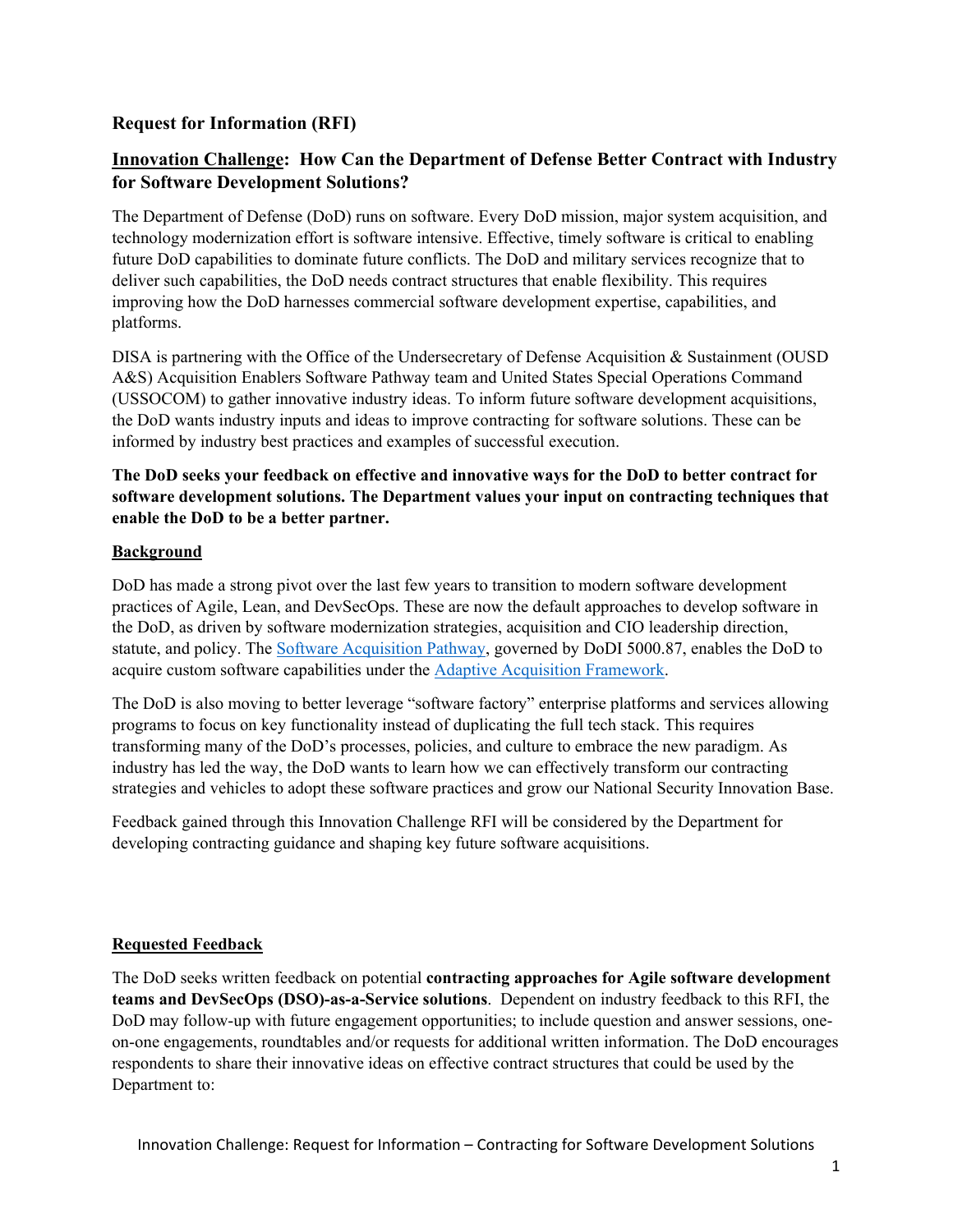- Select contract types that are best suited for software development and DSO-as-a-Service activities
- Enable flexible and responsive Agile software development and DSO-as-a-Service contracts
- Incentivize high-quality, user-centric, and timely software deliveries
- Successfully measure contract performance

#### **Response Guidelines**

Interested parties should respond to this RFI using the **template found at Appendix 1** and focus on the best techniques and examples. To the greatest extent possible, please keep responses to under three pages. Copies of particularly successful contracts and arrangements are also welcome to support responses. Please include the following on response cover pages:

- Company Name and Address
- Company Web Page
- Points of Contact and Contact Information
- Other Corporate Information

Responses are not expected to be comprehensive – they should focus on key recommendations and best practices. Respondents are asked to generalize best practices and approaches for a wide DoD audience.

Responses are due by **1600 CDT on 15 August 2022** to enable the Government to organize findings, please send to:

- Vanessa McCollum, Agreements Officer, [vanessa.a.mccollum.civ@mail.mil](mailto:vanessa.a.mccollum.civ@mail.mil)
- Jeremy Markusic, Agreements Specialist, [Jeremy.d.markusic.civ@mail.mil](mailto:Jeremy.d.markusic.civ@mail.mil)
- Organization Box, disa.scott.ditco.mbx.pl84-other-transaction-authority@mail.mil

#### **Additional Discussions**

The Government may choose to reach out to select respondents for additional discussions as a result of this RFI. Such discussions would only be used to obtain additional information as part of market research.

#### **Questions**

Questions regarding this RFI shall be submitted in writing by email to the following contacts; the Government does not guarantee that questions received after **24 June 2022** will be answered:

- Vanessa McCollum, Agreements Officer, [vanessa.a.mccollum.civ@mail.mil](mailto:vanessa.a.mccollum.civ@mail.mil)
- Jeremy Markusic, Agreements Specialist, Jeremy.d.markusic.civ $\omega$ mail.mil
- Organization Box, disa.scott.ditco.mbx.pl84-other-transaction-authority@mail.mil

#### **Disclaimer**

This RFI is issued solely for information and planning purposes. This RFI is not a solicitation and is not to be construed as a commitment by the Government to issue a solicitation or ultimately award a contract. Responses will not be considered as proposals, nor will any award be made as a result of this request. Federal Acquisition Regulation (FAR) clause 52.215-3, "Request for Information or Solicitation for Planning Purposes", is incorporated by reference. The Government does not intend to reimburse respondents for any costs associated with the submissions of their responses to this RFI; respondents to this RFI are solely responsible for all expenses associated with responding. Proprietary information and trade secrets, if any, must be clearly marked on all materials. All information received in response to this RFI that is marked "Proprietary" will be handled accordingly. Please be advised that all submissions become Government property and will not be returned nor will receipt be confirmed. In accordance with

Innovation Challenge: Request for Information – Contracting for Software Development Solutions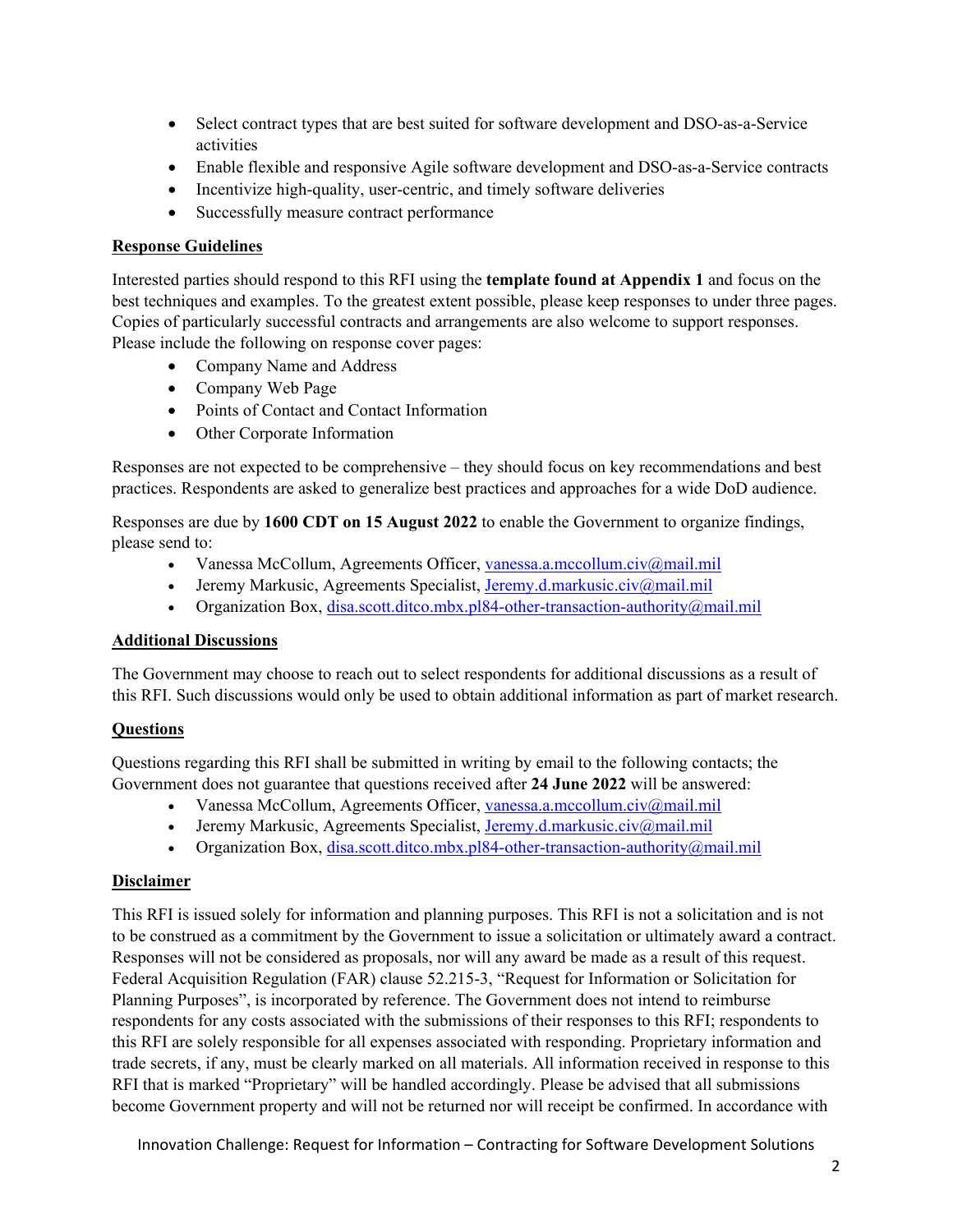FAR 15.201(e), responses to this RFI are not offers and cannot be accepted by the Government to form a binding contract.

Responses from this RFI will be used to formatively shape broad DoD guidance for acquiring software solutions. Response content may be aggregated and anonymously published into summary documentation to facilitate such guidance. Any publications resulting from this RFI will be non-attributional, and RFI respondents' consent for their responses to be used for such purposes.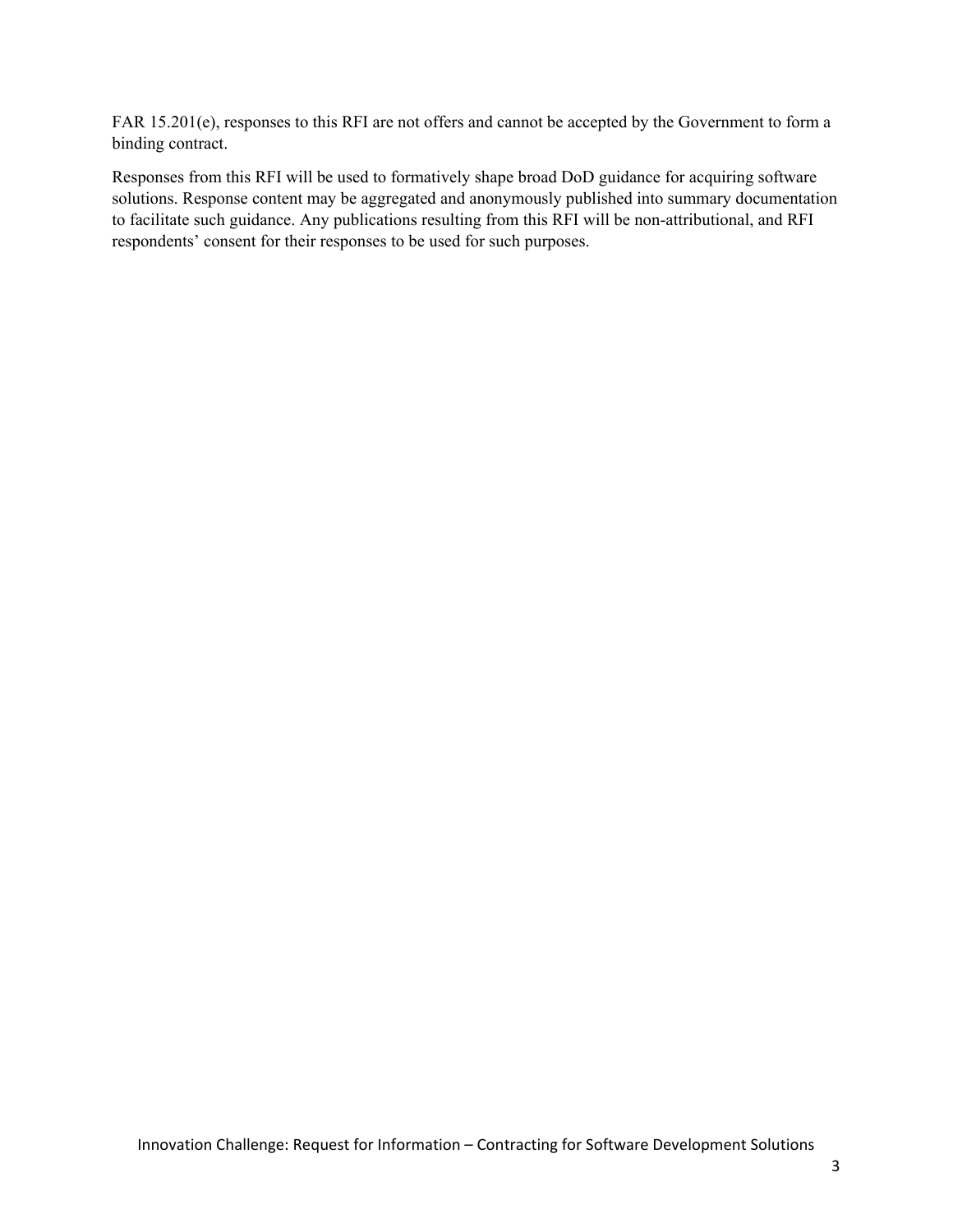# **APPENDIX 1: RESPONSE TEMPLATE**

Respondents should provide a response that addresses the following five questions:

# 1. **Examples of Success[1](#page-3-0)** .

### *For examples of successful software development contracts (if applicable) please consider the*

*following: What are the characteristics of previous successful software development contracts, including but not limited to: program background, Contract Line-Item Number (CLIN) structures, contract-types, metrics, and incentives?*

- *a. Did the program's structure include multiple ongoing contracts (e.g., for infrastructure, multiple development teams) – if so, how was that enabled?*
- *b. What type of Agile and/or DevSecOps methodologies were employed, and how were they contracted for (e.g., product-based, service-based, contract types (fixed-price, time and materials/labor hour, cost-reimbursement)?*
- *c. What types of incentives were employed that enabled a win-win approach for the awardee and the Government?*
- *d. What novel approaches were used for evaluating and selecting vendors (e.g., challenges, demonstrations)? What are some examples of criteria and/or scenarios used?*
- *e. What indicators and metrics were used to assure the effort in question was on track to deliver working capability within the anticipated sprint/iteration?*
- *f. What DoD or other federal government organizations are you working with that executes software development well, and what specifically are they doing well?*

*Bottom Line: What has worked when contracting for software development solutions?*

## 2. **Barriers and Challenges**.

- *a. What challenges have you encountered when contracting with the DoD for software development solutions?*
- *b. What are the greatest barriers-to-entry for innovators in this space, and what recommendations do you have for overcoming challenges?*
- *c. For companies that have not yet partnered with the DoD, what barriers and challenges do you see?*

*Bottom Line: What has not worked when contracting for software development solutions?*

## **3. Innovations.**

*What innovative ideas and recommendations can you offer with regards to contracting for software development solutions? These may be informed by successful contracting arrangements with commercial entities or other corporate best practices.* 

*Bottom Line: What new concepts should the DoD consider when contracting for software development?*

<span id="page-3-0"></span><sup>&</sup>lt;sup>1</sup> "Success" means contracts for development activities resulted in solutions (in terms of working capability) delivered iteratively to end-users through collaborative engagement with government program office and users.